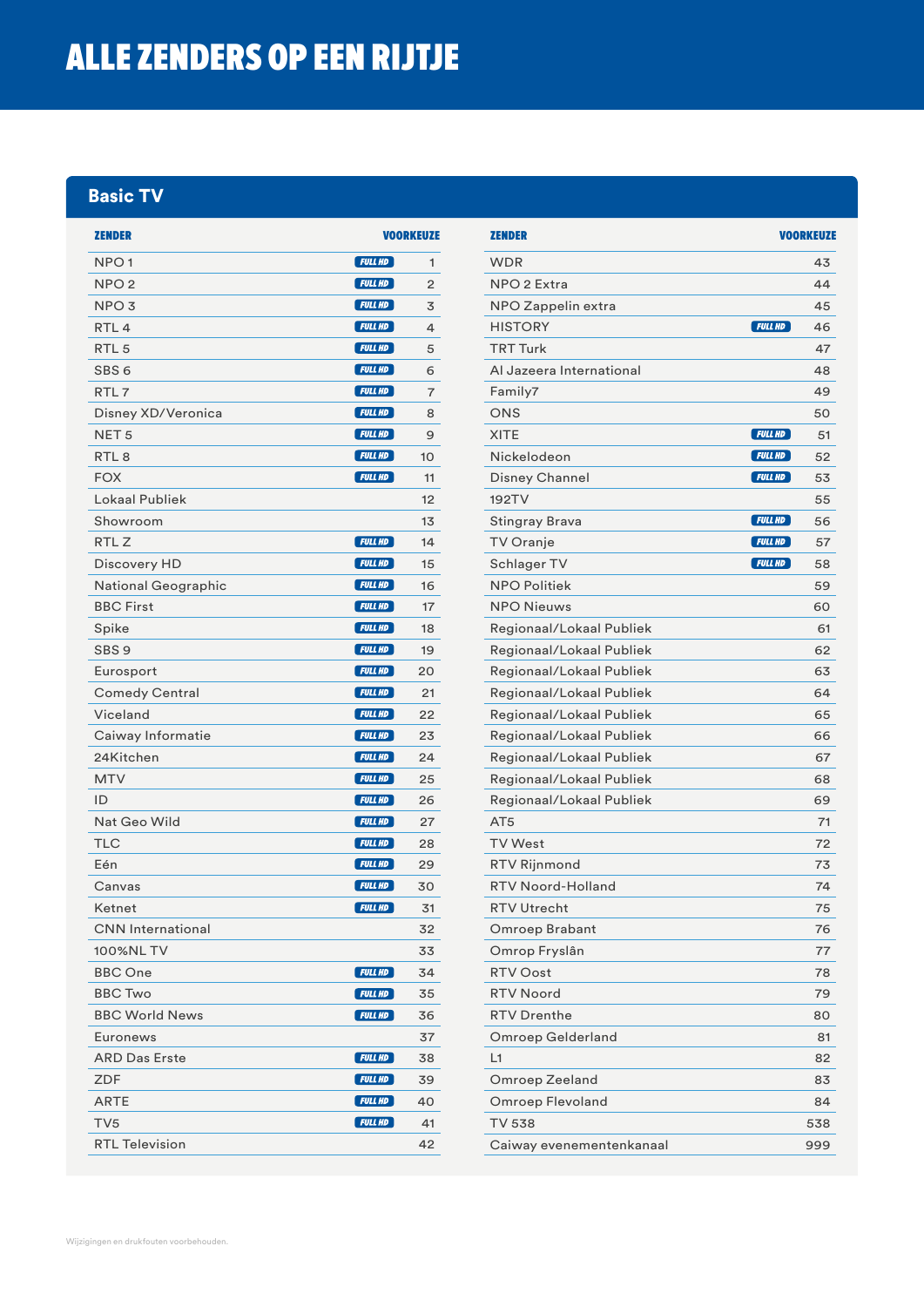#### Plus TV € 11 p/mnd

| <b>ZENDER</b>                          | <b>VOORKEUZE</b> |
|----------------------------------------|------------------|
| NPO <sub>1</sub> Extra                 | 101              |
| <b>Fashion TV</b><br><b>FULL HD</b>    | 102              |
| RTI Crime                              | 10 <sub>3</sub>  |
| <b>CBS Reality</b>                     | 104              |
| <b>Comedy Central Extra</b>            | 105              |
| Crime & Investigation                  | 108              |
| <b>Extreme Sports Channel</b>          | 109              |
| Discovery Science<br><b>FULL HD</b>    | 111              |
| Discovery World                        | 112              |
| <b>Animal Planet</b><br><b>FULL HD</b> | 113              |
| <b>BBC Entertainment</b>               | 117              |
| Disney Junior                          | 118              |
| <b>RTL Telekids</b>                    | 119              |
| Baby TV                                | 121              |
| <b>Cartoon Network</b>                 | 122              |
| Nick Jr.                               | 123              |
| Boomerang                              | 124              |
| Pebble TV                              | 125              |

| <b>ZENDER</b>                           | <b>VOORKEUZE</b> |
|-----------------------------------------|------------------|
| Mezzo                                   | 126              |
| <b>Stingray Djazz</b><br><b>FULL HD</b> | 127              |
| <b>VH1 Classic</b>                      | 128              |
| Stingray Lite TV                        | 129              |
| <b>SI AM!TV</b>                         | 130              |
| RTL Lounge                              | 132              |
| E! Pop of Culture<br><b>FULL HD</b>     | 133              |
| <b>OUTTV</b>                            | 134              |
| Horse & Country TV                      | 136              |
| Eurosport 2<br><b>FULL HD</b>           | 137              |
| <b>CBBC</b>                             | 138              |
| <b>BBC Four / CBeebies</b>              | 139              |
| <b>NDR</b>                              | 140              |
| 3SAT                                    | 141              |
| Secret Circle (18+)                     | 255              |
| PENTHOUSE (18+)                         | 256              |

#### Internationaal pakket € 3,75 p/mnd

| <b>ZENDER</b>               | <b>VOORKEUZE</b>      | <b>ZENDER</b>            | <b>VOORKEUZE</b> |
|-----------------------------|-----------------------|--------------------------|------------------|
| <b>NDR</b>                  | 140                   | France 3                 | 225              |
| 3SAT                        | 141                   | RTBF La Une              | 226              |
| Fox News Channel            | 208                   | <b>RTBF La Deux</b>      | 227              |
| <b>CNBC</b> Europe          | 209                   | <b>TVE</b> Internacional | 229              |
| <b>Bloomberg Television</b> | 210                   | RAI Uno                  | 230              |
| Antena <sub>3</sub>         | 211                   | Mediaset Italia          | 231              |
| SAT <sub>1</sub>            | 218                   | 2M                       | 236              |
| ProSieben                   | 219                   | CCTV-9                   | 238              |
| France <sub>24</sub>        | <b>FULL HD</b><br>223 | <b>Phoenix CNE</b>       | 239              |
| France 2                    | 224                   | <b>NHK World-Japan</b>   | 240              |

### Kinderpakket € 4,50 p/mnd

| <b>ZENDER</b>          | <b>VOORKEUZE</b> | <b>ZENDER</b>     | <b>VOORKEUZE</b> |
|------------------------|------------------|-------------------|------------------|
| Disney Junior          | 118              | Boomerang         | 124              |
| <b>RTL Telekids</b>    | 119              | Pebble TV         | 125              |
| Baby TV                | 121              | Nick Toons        | 148              |
| <b>Cartoon Network</b> | 122              | <b>Nick Music</b> | 149              |
| Nick Jr.               | 123              |                   |                  |